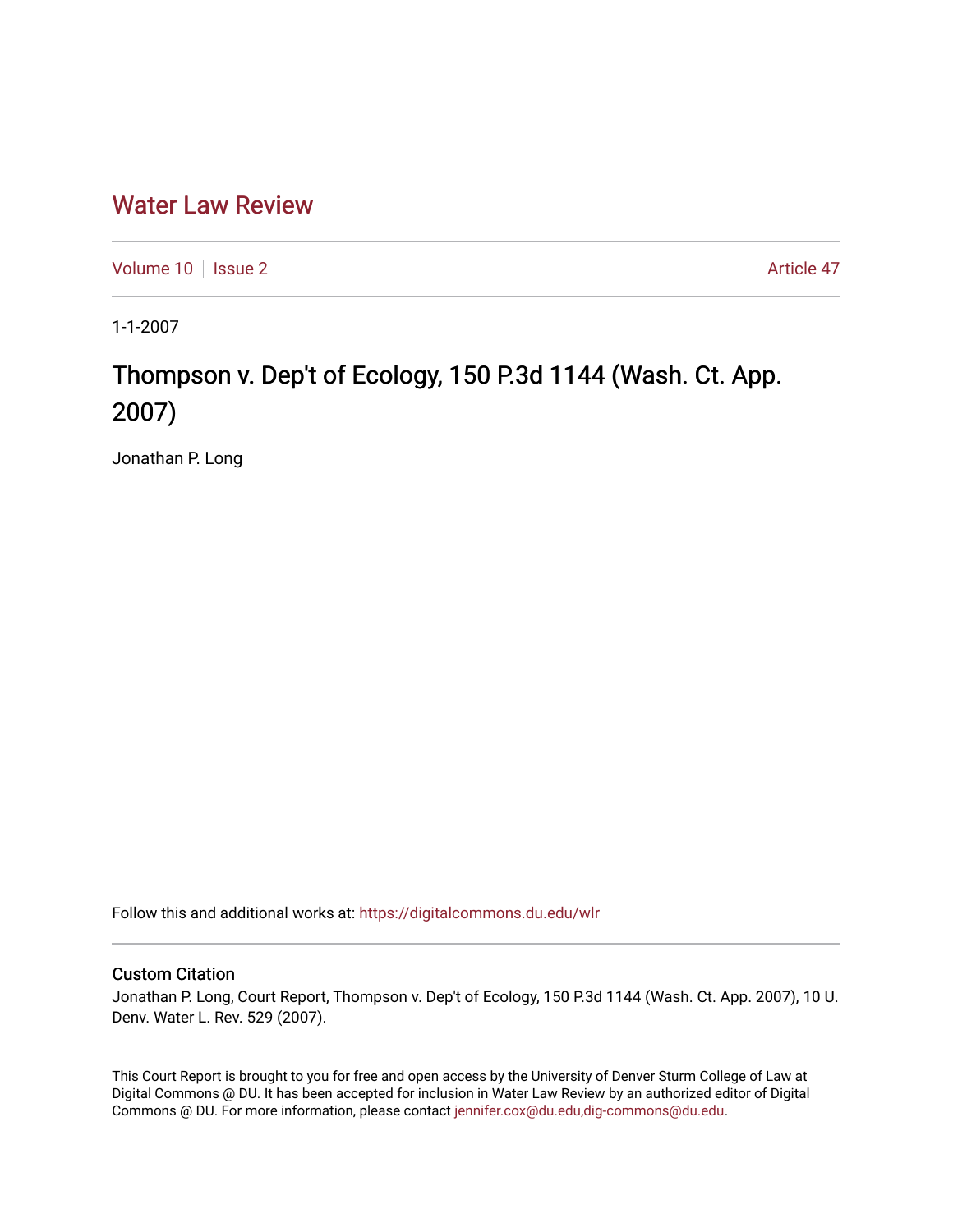#### *COURT REPORTS*

Wayment dredged the slough on his own property in order to improve the flow, but Howard did not allow any dredging on his property. Wayment filed suit claiming interference with his water right and Howard counterclaimed for trespass, nuisance, and negligence. The Second District Court, Ogden Department, found in favor of Wayment. Howard appealed to the Utah Supreme Court, claiming the district court did not have sufficient evidence for a finding of interference.

The court noted that a finding of interference requires the district court to find facts concerning the alleged interference and then apply those facts to the specific water right at issue. Because the issue was highly fact dependent, the court gave extra deference to the district court's finding, and put the burden of proving the facts inconclusive on Howard. First, Howard challenged the district court's finding that the pumping and refilling cycle was a protected part of Wayment's water right. Howard argued that the dike did not disrupt the amount of Wayment's water right, but only impacted the flow. He further argued that unless the pumping and refilling cycle was a protected part of the water right, there was no evidence of interference. The court agreed with the district court's finding that the pumping and refilling cycle was the basis for the water right as described in the original application. Thus, the pumping and refilling cycle was a protected method of appropriation. Second, Howard disputed the district court's finding of interference and argued that Wayment received the amount of water stated in the water right. The court upheld the district court's finding that the dike was an obstruction and hindrance to Wayment's existing water right, and therefore constituted interference.

Finally, Howard counterclaimed for trespass, nuisance, and negligence stemming from Wayment's damming of the water before pumping for irrigation, which caused water to pool on Howard's property where it usually did not. The court accepted the finding that Howard's building of the dike and his refusal to dredge his property caused the pooling, and agreed with the district court's dismissal of these claims. In addition, the court noted that Wayment's damming the slough was a protected part of the method of appropriation. Accordingly, the court affirmed the district court's finding of interference by Howard and its dismissal of Howard's counterclaims for trespass, nuisance, and negligence.

*Ryan Malarky*

### **WASHINGTON**

**Thompson v. Dep't of Ecology, 150 P.3d 1144 (Wash. Ct. App. 2007) (holding that** the ordinary-high-water mark under the Shoreline **Management Act** is the line where a river causes aquatic vegetation to **grow).**